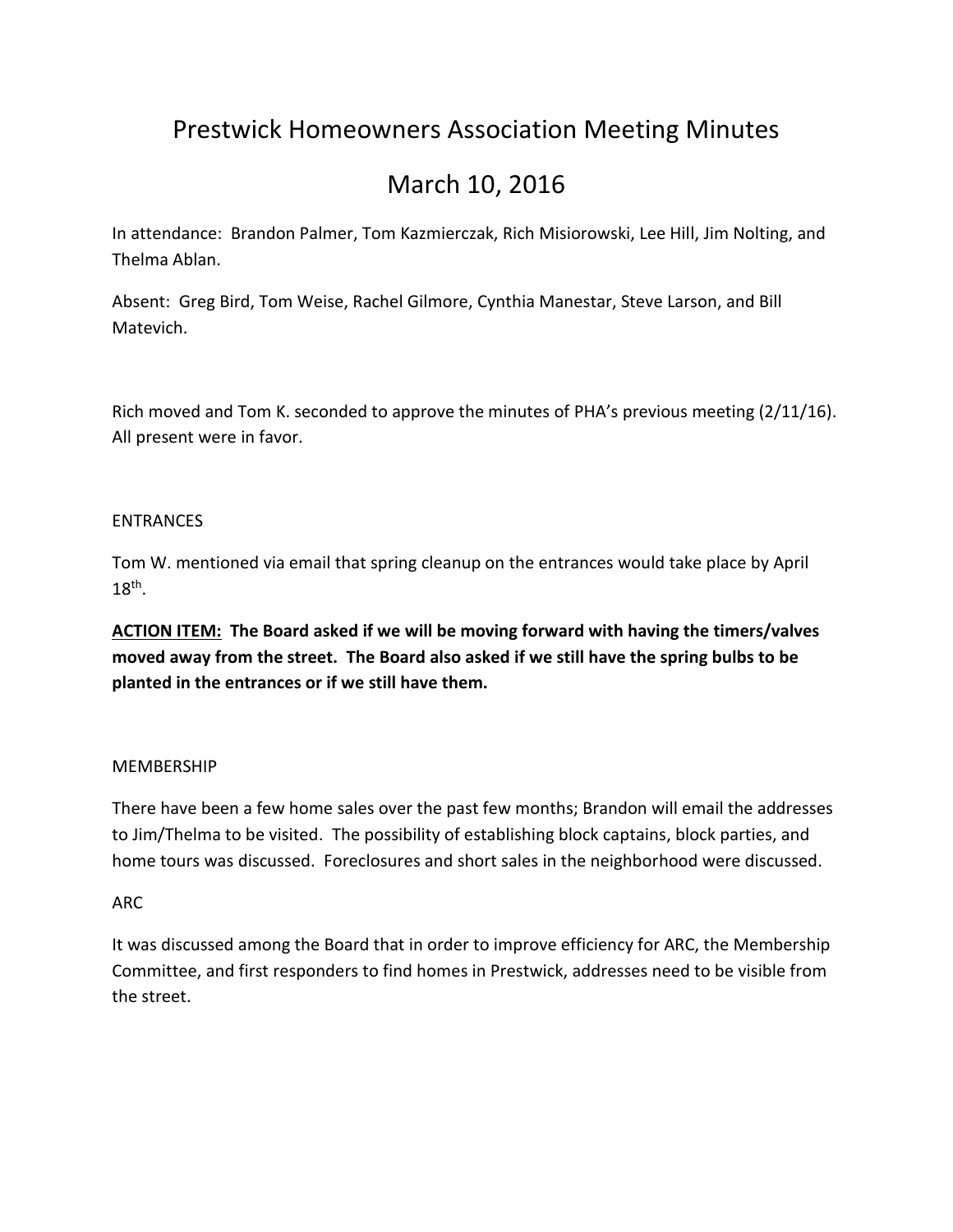## FINANCIAL

The new E&O policy premium increase was discussed. Jim agreed to give a copy of the new policy to different insurance agents to see if they could beat the pricing offered by PHA's existing agent. Tom K. also asked that the dues letter be mailed out in January next year.

SOCIAL

No report.

**SECURITY** 

No report.

#### **WEBSITE**

Brandon called Jason at Catalyst; he mentioned that putting a password-protected pdf file of the PHA membership directory on PHA's website would be no problem.

#### GOVERNMENTAL

Rich and Brandon attended the Annual HOA Meeting at the Village Hall in February. Highlights included:

- 84 new homes were built in 2015 (down from 92 in 2014). There are 1,200 vacant lots located in various subdivisions around the Village.
- Sales Tax revenue is up to \$6.2 million in 2015 from only \$4.5 million in 2010.
- Village's sales tax rate is 7%.
- Emerald ash borer 1,000 trees were taken out last fall and will be replaced this spring; there are about 700 ash trees left to be taken out. 34% of all parkway trees were ash trees.
- 30 new businesses opened their doors in Frankfort in 2015.
- Residents were reminded that the State of Illinois will not be mailing reminders to have emission testing on vehicles done. Mentioned going to the Secretary of State's website to check the due date for your vehicles.

#### CODE ENFORCEMENT

Lee discussed homes sent to the Village's Code Enforcement Officer for review and enforcement.